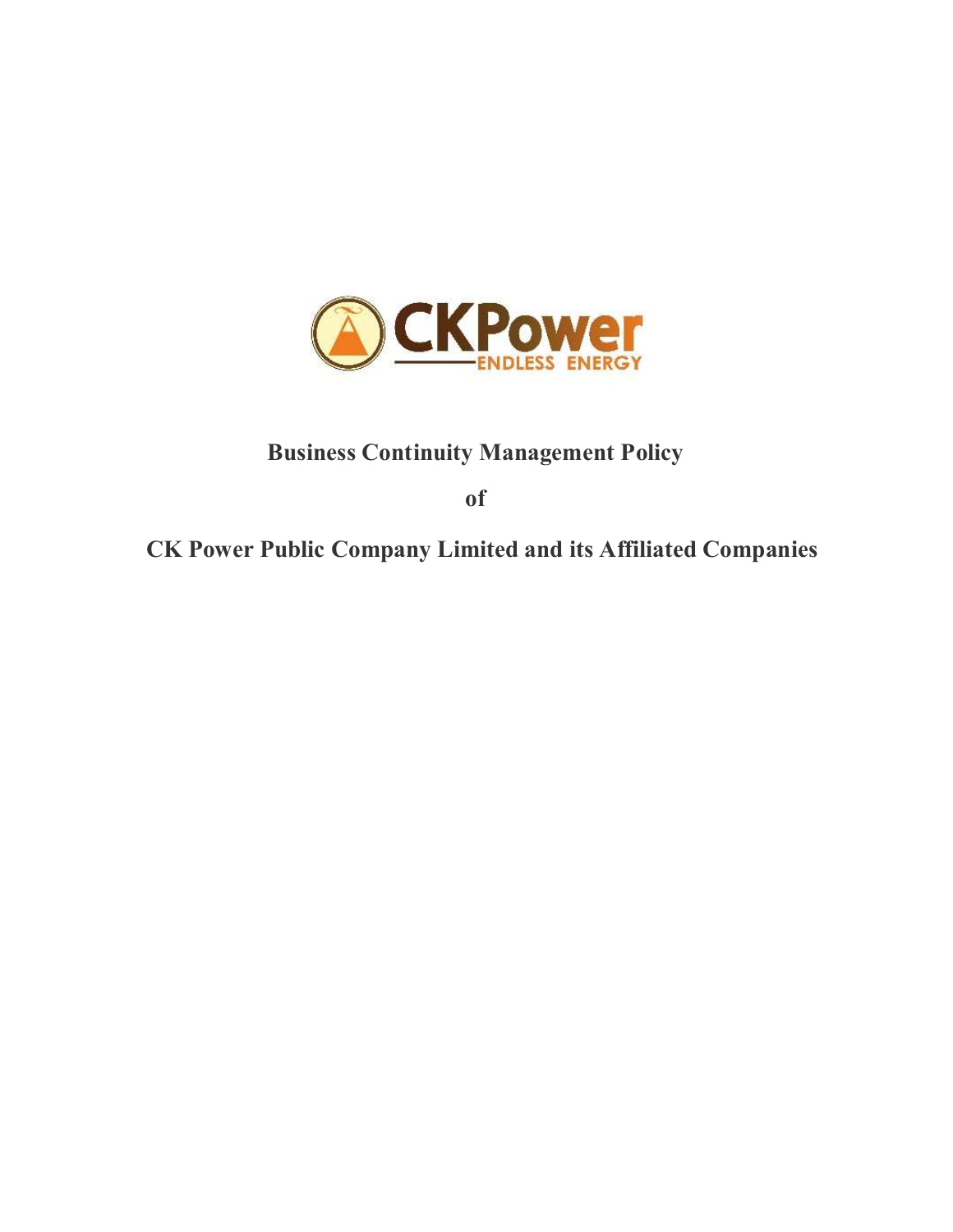

#### CK Power Public Company Limited and its Affiliated Companies Business Continuity Management Policy

## **Content**

|            | Page |
|------------|------|
| Objectives |      |
| Scope      |      |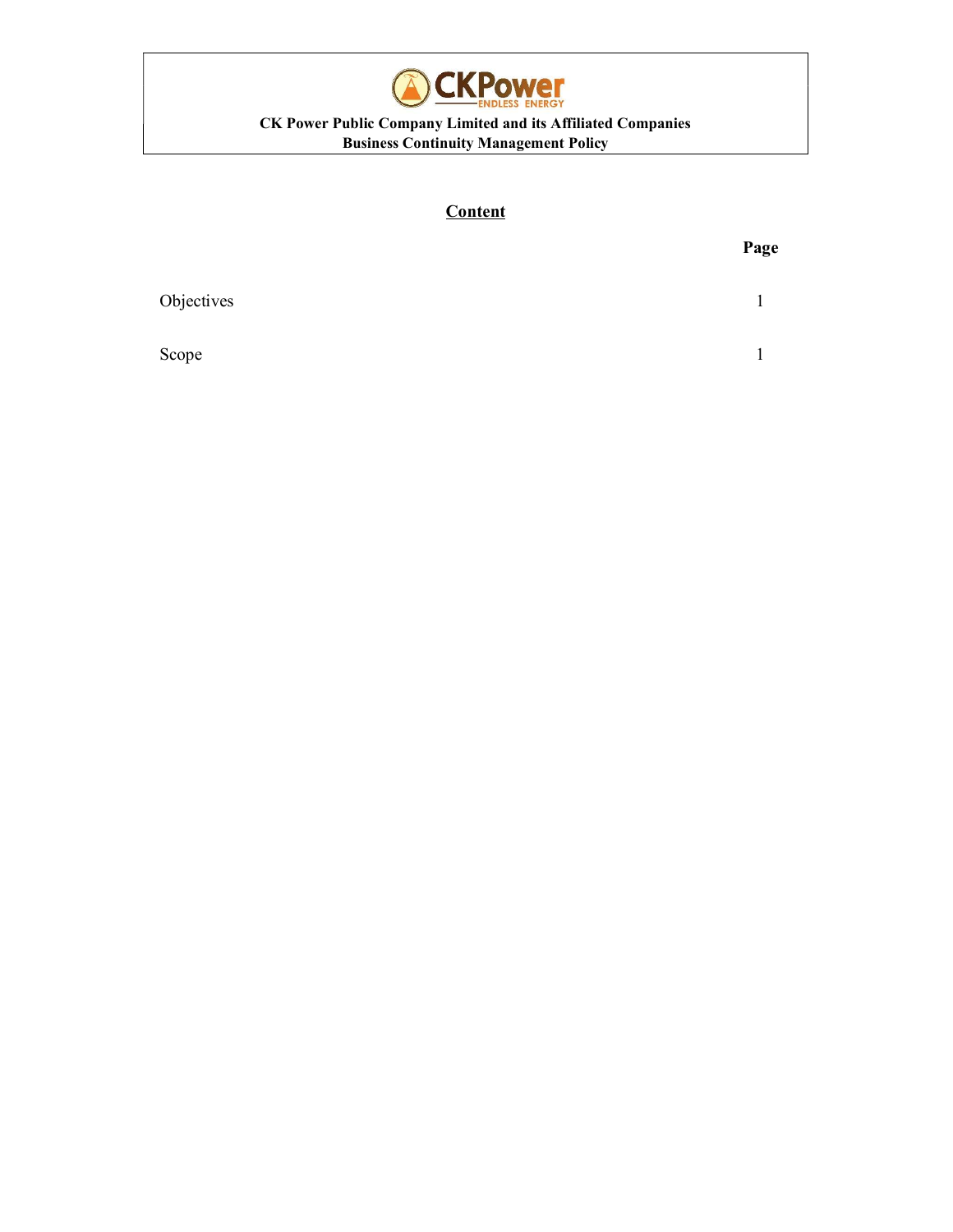

Page 1/2

### CK Power Public Company Limited and its Affiliated Companies Business Continuity Management Policy

Revision No. 01

Effective Date May 19, 2022

#### Objectives:

CK Power Public Company Limited and its Affiliated Companies (the "Company") is committed to its customers, employees, investors and shareholders, suppliers, the community  $\&$  society, and compliance unit, to ensure the effective production and distribution of electricity generated from various types of energy sources. This Business Continuity Management Policy ("the Policy) is aligned to international standards ISO 22301 and good practices, and aims to guide the efficient management and establishment of a comprehensive program for the Company's business continuity, including:

- 1. Maintain the Company's reputation.
- 2. Mitigate the impact and losses caused by major incident.
- 3. Safeguard critical assets, business operations and functions during and after emergencies.
- 4. Protect the lives and safety of key personnel.
- 5. Continue, recover, and resume critical business activities after a disruption and return to normal operations.

To this effect, the Company has therefore established the following guidelines, as part of the Business Continuity Management Policy:

#### Scope:

- 1. The Executive Committee shall appoint a Business Continuity Management (BCM) Steering Committee, comprising of the Managing Director and executives in each line of work, who will be responsible for the Company's Business Continuity Management System (including planning, appointing responsible persons, implementation, and maintenance). The BCM Steering Committee will provide a regular status summary report, or report whenever there is significant change, to the Executive Committee.
- 2. The Managing Director shall appoint the BCM Working Team comprising of the Organization BCM Manager, Organization BCM Secretariat and Department Business Continuity Management (BCM) Coordinators, who will be responsible to implement and maintain the Business Continuity Management documentation and implementation. The BCM Working Team will provide regular summary reports on the Business Continuity Management System performance to the BCM Steering Committee, or report whenever there is a significant change.
- 3. Executives and staff shall comply with the Policy to assure that they remain prepared to handle any situations which may arise in a prompt manner.
- 4. The Company shall support the resources essential for the operations under the Business Continuity Management System, as well as continuously improving the knowledge and capabilities of both executives and staff to ensure that they are able to efficiently implement the Policy.
- 5. BCM Working Team shall ensure that executives, staff and related persons at all levels receive communication relating to the Business Continuity Management System, providing them with an understanding and involvement in the implementation of the Policy.